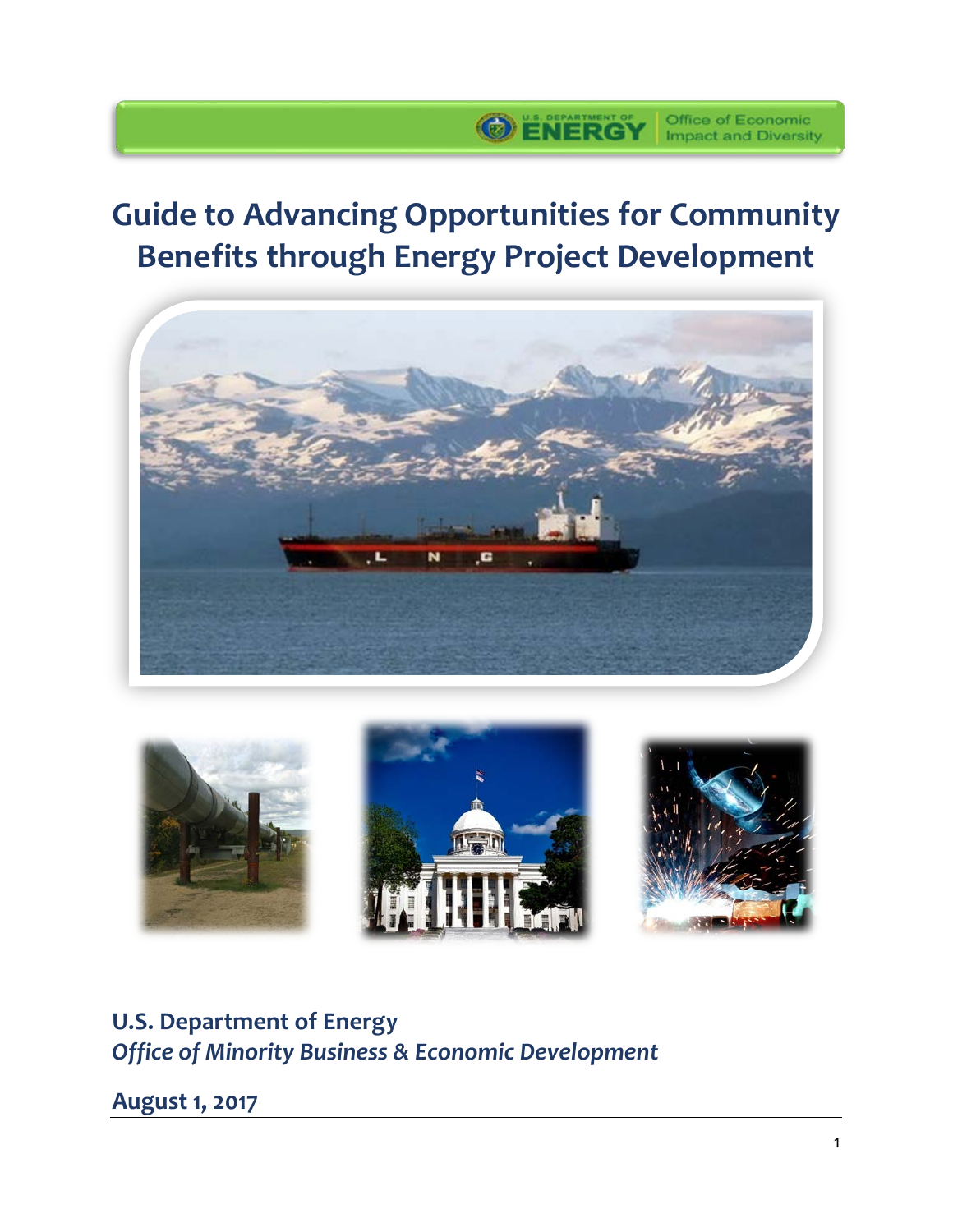# Contents

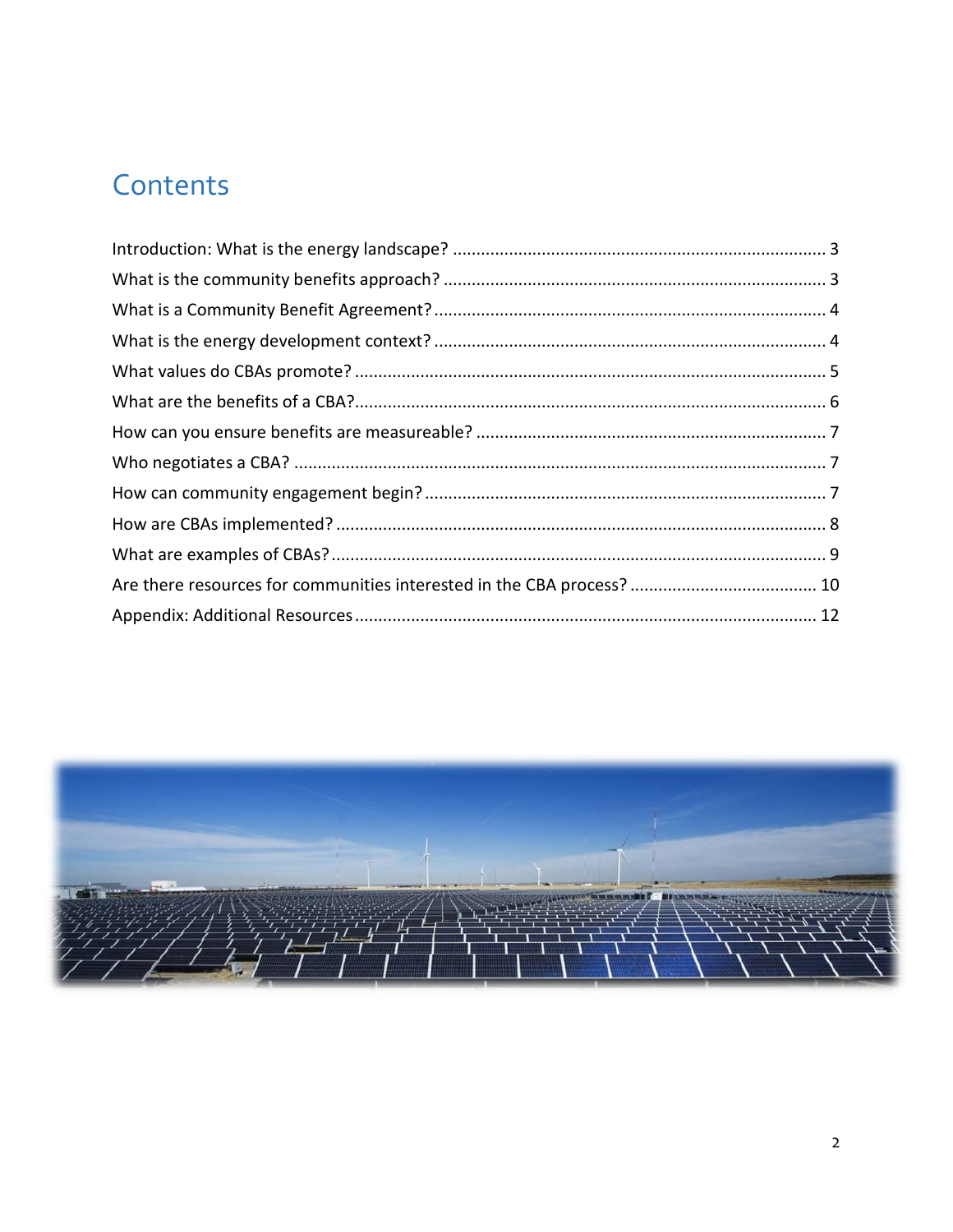### <span id="page-2-0"></span>Introduction: What is the energy landscape?

**The American energy landscape is changing**. The United States has become the world's leading producer of oil and natural gas. The composition of the nation's energy demand has also started to shift, and the use of natural gas and renewable energy has grown significantly. The United States is also undergoing an energy sector transformation, resulting from advances in energy technologies that are reducing the cost of renewable power generation and enabling the extraction of fossil fuel resources that were once uneconomical to produce. As highlighted in the EIA's Annual Energy Outlook 2017, the change has been dramatic and is poised to continue: since 2000, natural gas use in the electricity market has increased by 86% and is forecasted to account for 33% of total energy consumption by 2040, while renewable energy's share is forecasted to reach 14% in the same timeframe.

Across the country, energy transformation is fueling trillions of dollars in infrastructure investment. The type of development varies greatly, depending on local fuel resources, existing infrastructure, and/or the ability to export fuels to other markets. Significant energy investments will continue to be made as the energy mix evolves, including new natural gas, renewable, and nuclear power generation facilities, as well as potential export projects.

### <span id="page-2-1"></span>What is the community benefits approach?

Major energy development and infrastructure projects provide significant opportunities, as well as challenges, for local communities. Although they often create new jobs and economic growth, they do not automatically result in sustained, local economic benefits. Increasingly, state and local governments and communities are looking for tools that help build sustained benefits to host communities.

The DOE Office of Minority Business and Economic Development (MBED) supports the nation's energy goals by fostering entrepreneurship, innovation, and job creation for diverse communities in the high-growth energy sector and in DOE programs and research opportunities. MBED develops tools and resources to increase diverse participation in the energy economy, drive American innovation, and increase America's competitiveness.

These materials are intended to provide information to communities and state and local governments on Community Benefit Agreements (CBAs) and how to bring them to fruition. They can serve as an aid for these entities, especially where large-scale energy projects are being proposed. Realistic outcomes for a particular community to successfully negotiate and implement an agreement can depend on the specifics of each project, how organized the community is, the political context, and the program infrastructure in place.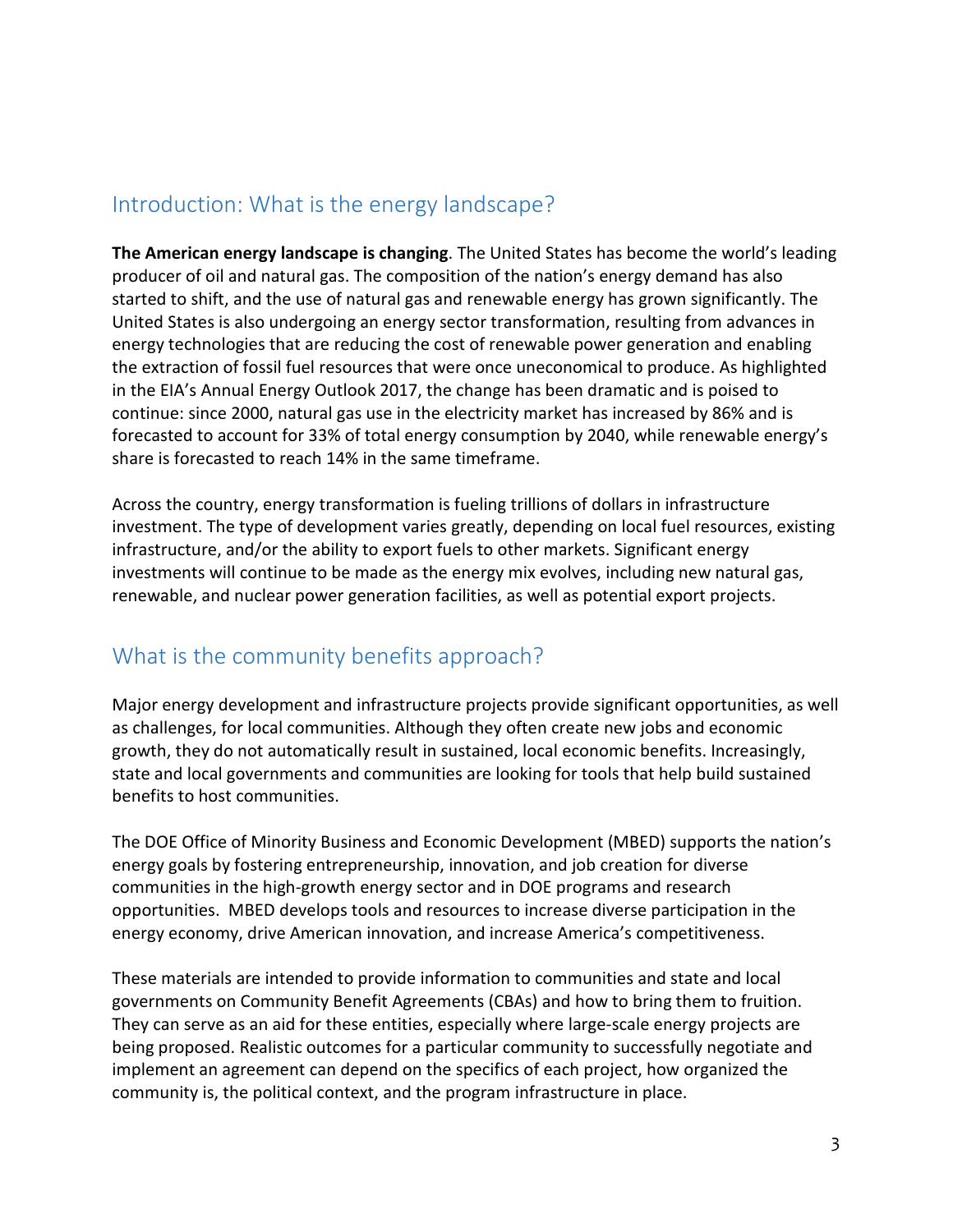# <span id="page-3-0"></span>What is a Community Benefit Agreement?

A CBA is an agreement signed by community benefit groups and a developer, identifying the community benefits a developer agrees to deliver, *in return for community support of the project*. Community benefit groups are coalitions comprised of neighborhood associations, faith-based organizations, unions, environmental groups and other stakeholders. They represent the interests of residents who will be impacted by proposed developments. CBAs can ensure that measurable, local benefits will be given to a community. They are enforceable, legally-binding contracts for all parties that stipulate community benefits and are the direct result of substantial community input.

### <span id="page-3-1"></span>What is the energy development context?

Most large-scale energy development projects involve a lengthy and complex negotiation between public entities and a developer. Often, these projects are subsidized by taxpayer dollars and require land-use approvals. Negotiations generally take place at the state or local government level. Community benefit strategies are most effective when a state or local government is participating in the development, providing a public subsidy in the form of a land-lease/land-use approval, or offering financial incentives for the project. Developers often seek public subsidies for large-scale projects, and this provides leverage for state and local governments and community groups to negotiate for community benefits. Under these circumstances, state and local governments and community coalitions play significant roles in shaping and providing input during negotiations on public subsidies.

The CBA process should begin while energy development is still being formulated by the project proponent. It is important to consider participation in proposed projects that have the potential to offer benefits and those that impact immediate and surrounding neighborhoods. Once a coalition is formed, the community should announce its formation, thereby making it easier for developers to communicate and foster cooperation. Developers should actively seek partnership with neighborhoods, as their support would raise the probability of state or local government approvals for zoning variances, state permits, and other regulatory approvals.

The CBA process should also begin before land-use negotiations take place. The public input process for land-use decisions largely consists of public hearings during planning commission meetings. This format does not lend itself well to the intensive negotiating process required between community representatives and developers. By the time a project reaches the landuse approval process, many of the details that could have been points of negotiation for CBAs may already be final. This contrasts with the economic development process. When public subsidies are considered in that context, the process is not limited by the same rules governing land-use approval. In the context of land use, the CBA process should begin as soon as possible.

Energy projects may have a connection to environmental issues and engender important community interest. As a result, community interest increases. CBAs can help facilitate public participation in the regulatory decision-making and approval processes associated with energy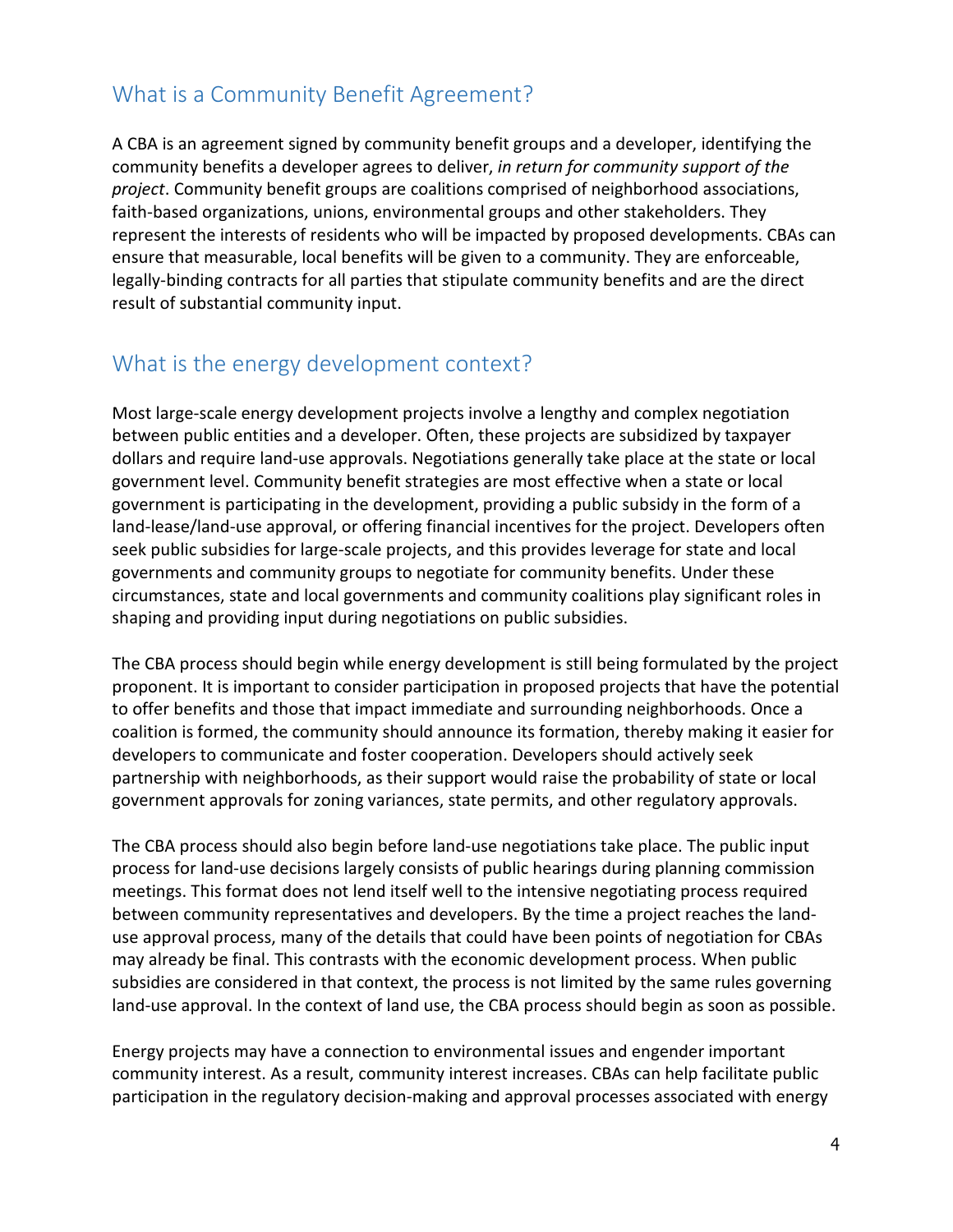projects. For example, the City of Richmond's Refinery Modernization Project developed a Community Investment Agreement that included measures to lower emissions and reduce energy use.

### <span id="page-4-0"></span>What values do CBAs promote?

According to the Partnership for Working Families, CBAs can greatly improve many state and local government approval processes by promoting these values: Inclusiveness, Enforceability, Transparency, Coalition-Building, Efficiency, and Clarity of Outcomes (Gross, Julian; Community Benefits Agreements: Making Development Projects Accountable; pgs. 21-22). The CBA process relies on collective action, which enhances communication and thereby positions communities and developers for success. The CBA process centralizes dispersed flows of information so developers and communities have a chance to proactively foster accord, which increases the probability of state or local government approvals. While it is clear communities benefit from CBAs, developers stand to gain just as much, albeit differently. CBAs *increase their chances of starting and sustaining* projects.

**Inclusiveness.** The CBA negotiation process ensures that community issues are heard and addressed. Historically-underrepresented community members are often missing in the development process. Public hearings are held at times and places that are not neighborhoodfriendly. Having a negotiation process helps provide a forum for affected communities.

**Enforceability.** CBAs can ensure that developer and community promises regarding community benefits are legally enforceable. Sometimes, the promises developers make when pitching a project do not come to fruition. CBAs commit developers – in writing – to promises they make, thus simplifying enforcement. Depending on the CBA's language, enforcement can be a twoway street, if communities do not honor their commitments.

**Transparency.** CBAs help the public, community groups, state and local government officials, and news media monitor a project's outcome. Having all the benefits stipulated in one place allows everyone to understand and assess the specific commitments made by the developer and the community. They can then compare these benefits to those provided by similar projects in the past. Moreover, it is easier to compare, side-by-side, benefits being offered by competing developers.

**Coalition-Building.** The process of negotiating a CBA fosters new alliances among community groups that may care about different issues or have different constituencies. CBAs can foster political relationships between different but potential allies, bringing together labor, environmental, community and religious groups. Dissimilar stakeholders can be unified by socioeconomic potential and promise, with CBA discussions that highlight career pathways for disadvantaged workers, high-quality jobs, resources for environmental projects and even affordable housing.

**Efficiency.** CBAs encourage early negotiation between developers and a community, avoiding lengthy processes for local zoning and other necessary approvals. Without a CBA process,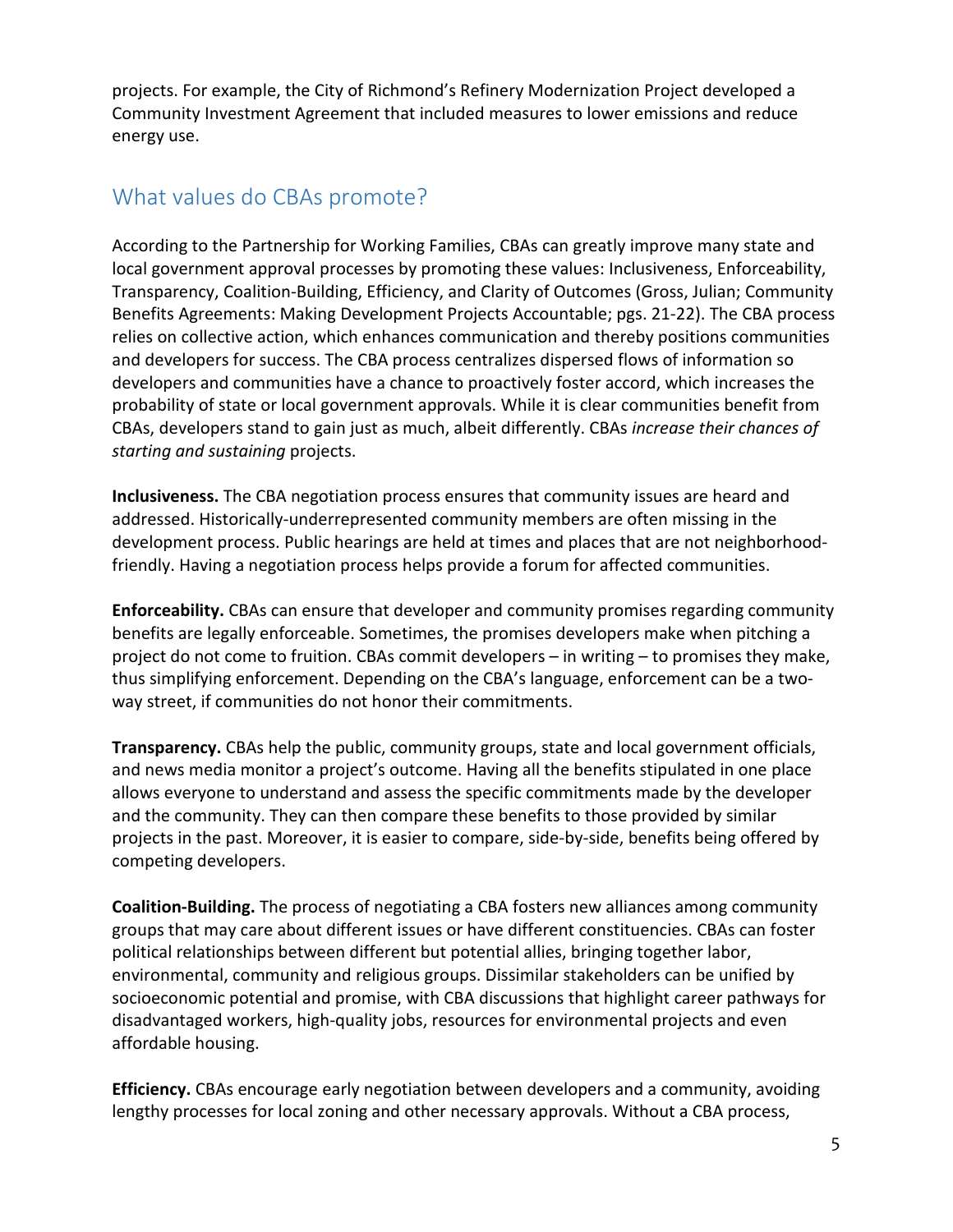community groups usually express their views at public hearings, when a project is up for local government approvals. At that point, there are generally three possible outcomes: 1) the local government can approve a project over neighborhood objections, leaving residents unhappy and leading to a project that fails to address some of the community's needs; 2) local government officials can reject the project completely, leaving the developer unhappy and the community without the benefits the project could have provided; or 3) the local government can delay the project, until the controversial issue(s) is resolved. This would leave the developer unhappy and delay community benefits. CBAs could help foster a cooperative relationship between potentially-adversarial parties and avoid conflict during the approval process, helping avoid delays in getting good projects approved.

**Clarity of Outcomes.** CBAs provide local governments the information they need to illustrate successful delivery of promised benefits, like job creation. Very few state or local economic development entities can easily quantify their outcomes when questioned by legislatures or the public about the success of programs or return on investment. CBAs are a vehicle to gather and maintain information that demonstrates jobs and other benefits actually materialize.

# <span id="page-5-0"></span>What are the benefits of a CBA?

CBAs are an excellent tool for supporting both communities and developers. They are negotiated between a developer and a community coalition and specify a particular project's contributions to a community, in exchange for community support for the proposed project. CBAs often include monitoring mechanisms to make sure the expectations of a community and developer performance goals are met.

Comprehensive public input is critical in determining priorities for a proposed project. Thus community coalitions should be broad and represent a cross-section of residents and other stakeholders in the impacted neighborhood or region. The negotiation process allows for more proactive and collaborative community engagement and can address a wider range of views than is possible in traditional land-use and economic development decision-making. Depending on state law, CBA terms can be enforced via inclusion in development agreements between local governments and developers; both developers and communities can benefit from this.

#### **A. Potential Developer Benefits**

- The Community Coalition agrees to support the project, with *public testimony and written statements*;
- Community support *reduces risk for developers*, by uniting community groups behind a project; and
- Developers more reliably get needed *state or local subsidies or approvals*.

#### **B. Potential Community Benefits**

- Local and targeted *hiring commitments*;
- $\checkmark$  Living wage and benefits;
- *Educational partnerships* between developers and community schools; and
- $\checkmark$  Support for local, small business.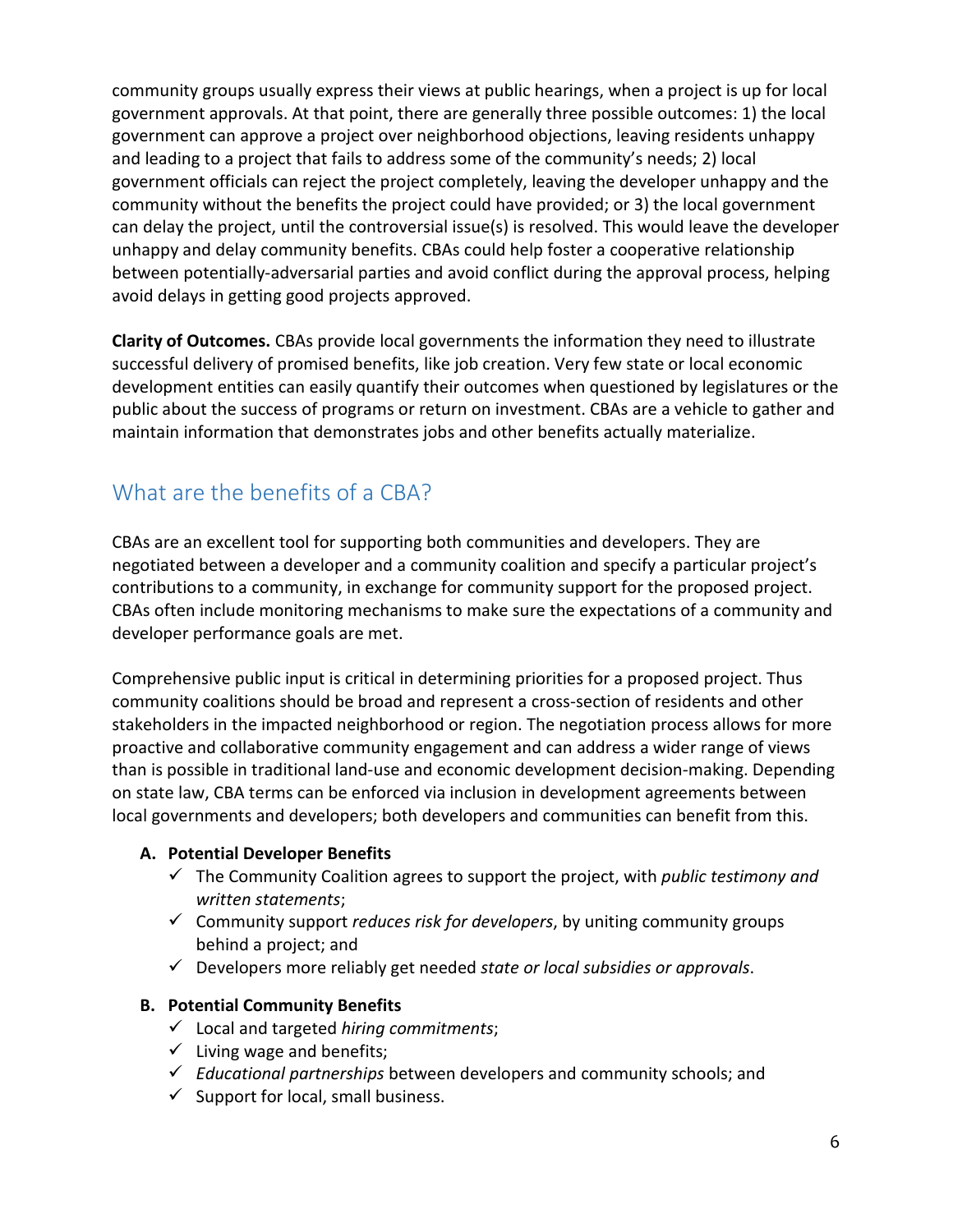### <span id="page-6-0"></span>How can you ensure benefits are measureable?

As the range of community benefits is delineated in an agreement, the community and the developer should ensure they establish clear and measureable commitments, not just aspirational standards. CBAs should describe expectations of project deliverables, include reporting requirements, and describe how reports will be publicly available. In addition, CBAs should clearly describe both roles and responsibilities – and how information will be furnished – in order to determine compliance. Furthermore, they should describe how noncompliance will be addressed.

# <span id="page-6-1"></span>Who negotiates a CBA?

According to the *Partnership for Working Families*, CBAs are negotiated between community group leaders and a developer, prior to government approval of a development project. In some cases, a state or local government agency will play an active role in CBA negotiations.

Community development advocates recognize the importance of coalition building to facilitate CBA development. Community-based organizations involved in CBA negotiations are usually formed by concerned citizens and may be built upon traditional community organizing structures, such as block clubs or church-based groups. These groups may coalesce with living wage campaigns, individual labor unions, and/or central labor councils.

Collective action is inherently difficult. As a result, community groups should get themselves properly organized as a Community Benefits Coalition. Organization can be informal, but there are benefits associated with more formal coalescing. For instance, a group could draft and agree to an operating agreement. Community groups are more successful in engaging with developers to promote community involvement and acceptance of development, when community support is necessary to realize a project. Usually, a representative from the developer, or the developer's attorney, will conduct negotiations on its behalf.

Local or state government staff may or may not be involved in CBA negotiations. While they and their attorneys are busy negotiating development agreements for projects, they sometimes leave community representatives to negotiate CBAs. In other cases, local government entities may be the developers of a project, while one or more other government entities have permitting authority. In such cases, the local or state government "developer" will be pivotal in negotiations and party to the CBA.

### <span id="page-6-2"></span>How can community engagement begin?

CBA negotiations usually require communities to organize a broad coalition of community interests. Community advocates – or local governments – need to bring community interests into the development process at the front end of discussions between developers and public entities, in order to understand community concerns and get input on their needs. Developers,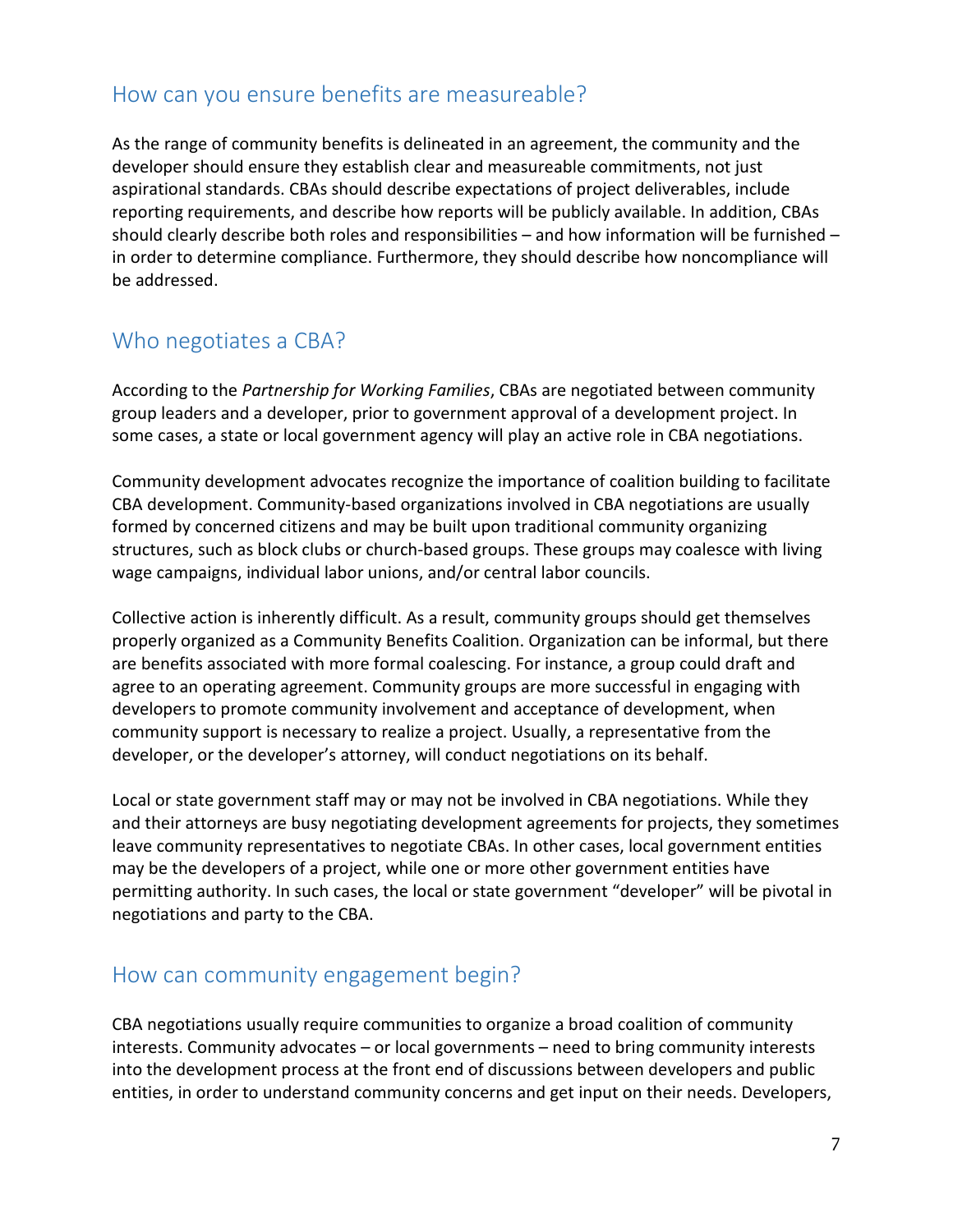communities, and state and local governments can use the following strategies to get the most of the engagement.

#### **Developers**

- Identify stakeholders and build public trust. Stakeholders should represent a diverse group of community-based organizations and individuals.
- Engage community representatives, as well as coalitions, and communicate project benefits with open dialogue/transparency.
- Ensure stakeholder representatives are part of the project development team *early in the process* and align project goals and schedules with their understanding.
- Initiate project briefings with key state and local government officials.
- Train company project representatives about community outreach and CBAs.
- Educate stakeholders about the technical aspects of the development.

#### **Communities**

- Research development proposals in your region and identify any that have the potential to bring *important benefits* or *significant impacts* to the neighborhood(s) where they will be located.
- Organize a broad-based coalition of community interests and recruit stakeholder organizations.
- In order to *maximize turnout*, hold public meetings with assistance from identified leaders. Utilize multiple communication mechanisms to reach affected populations.
- Actively engage the developer(s) with sustainable community objectives, via open dialogue and transparency.

#### **State and Local Governments**

- Inform community coalitions of proposed developments.
- Encourage developers to enter good-faith negotiations with responsible coalitions.
- Inform developers of the benefits they can achieve through CBAs.
- Respect the negotiating process and honor community coalition agreements.
- Fold CBAs into public-private partnership (PPP) agreements when and where appropriate – for added enforcement.

# <span id="page-7-0"></span>How are CBAs implemented?

How CBAs are implemented depends on each of the commitments made in the agreement. Implementation of a CBA may take years and involve a variety of issues. Usually, one local organization does not have the capacity to handle everything that is involved in the process. Members of CBA coalitions will likely work together for years to assure strong implementation of the commitments they negotiate. CBAs may establish oversight committees, which include community members who monitor the progress of delivery of benefits agreed upon.

In addition, for certain provisions, such as local hiring commitments, communities will need program infrastructure to successfully deliver benefits. For instance, a local or targeted hiring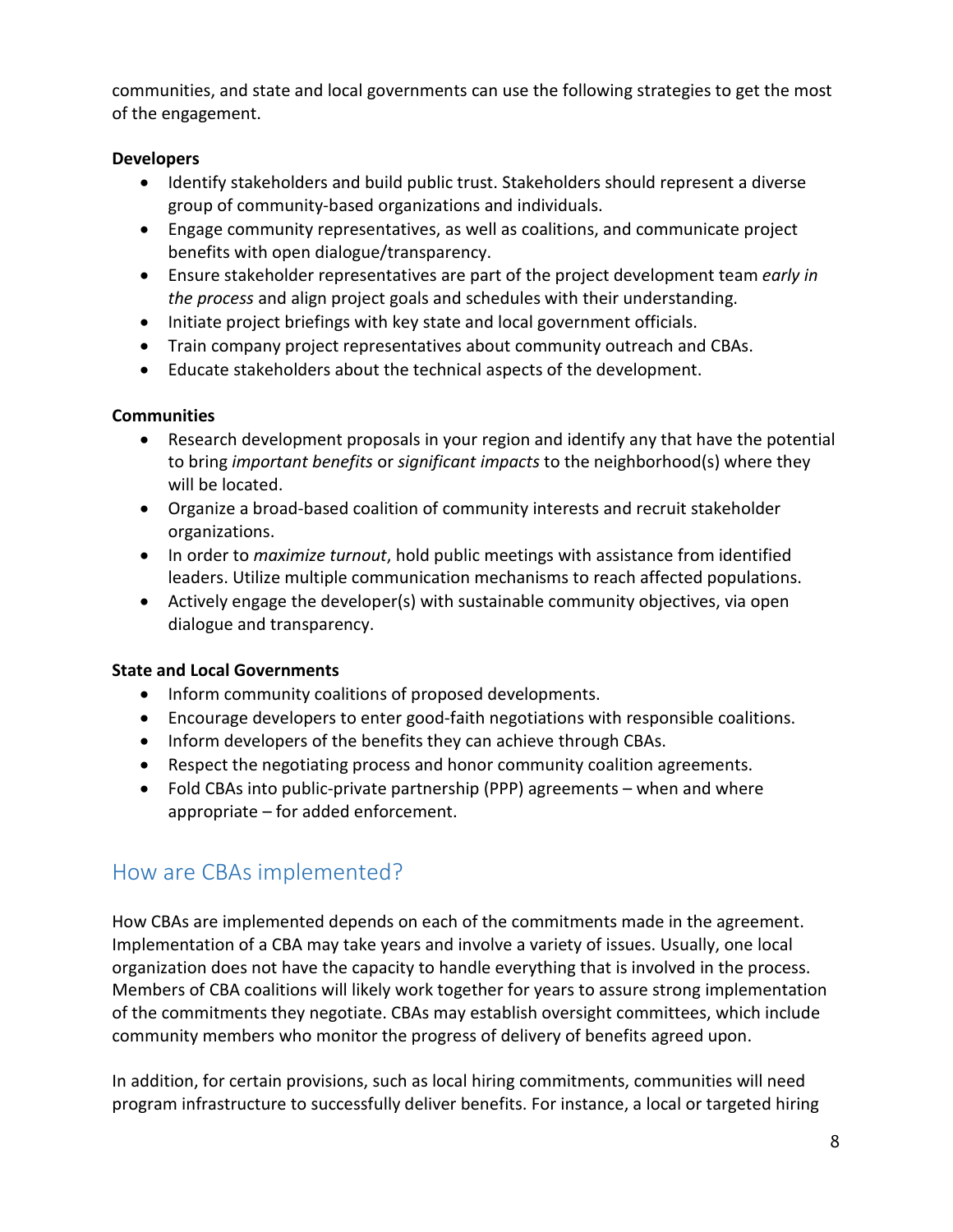provision will require support from multiple entities. CBA provisions may stipulate the sending of job opportunity notices by employers, as well as subsequent candidate interviews. The local community would need a central job center in place capable of conducting intake and screenings of prospective applicants and making referrals to employers. Local, programmatic infrastructure would need to exist for each key provision of the CBA, to enable the successful delivery of promised benefits.

### <span id="page-8-0"></span>What are examples of CBAs?

There are many different CBA examples and situations tailored for each community; no one experience or CBA is the same. Below are examples that resulted in strong community benefit commitments, with broad support from community stakeholders.

#### **A. Town of Robbinston, Maine**

#### **Downeast LNG INC.'s** *Liquefied Natural Gas Import Terminal Project*

The community of Robbinston, Maine and Downeast LNG Inc. developed a CBA for the permitting, construction, development and operation of a liquefied natural gas (LNG) import terminal, which would have been located within the town at Mill Cove. Although the import project did not proceed, the cooperation between the community and Downeast LNG Inc. is still instructive. The community recognized the significant economic and other benefits it would bring to the town, its residents, and the surrounding communities and wanted to support the project. The developer, recognizing the town's past and continuing support of the import terminal project, agreed to provide Robbinston, and its surrounding areas, with the following community benefits:

- Establishment of an annual *County Economic Trust Fund*;
- 5% *supplier goal* for local, qualified contractors;
- $60%$  recruitment of full-time operations workforce from the local county;
- $\checkmark$  Construction job training;
- $\checkmark$  School education support; and
- $\checkmark$  Road repair and transportation.

#### **B. City of Richmond, California**

#### **Chevron U.S.A. Inc.'s** *Richmond Refinery Modernization Project*

The city of Richmond, California and Chevron U.S.A. Inc.'s *Richmond Refinery Modernization Project* developed a Communities Investment Agreement – similar to a CBA – which is designed to protect the environment, enhance safety, reduce energy use and create 1,000 local construction jobs. Chevron's \$1 billion investment to modernize the refinery will replace some of the facility's oldest processing equipment with modern technology.

The main project components include replacing a 1960s hydrogen plant with modern technology. Chevron states that the new plant will process higher-quality hydrogen more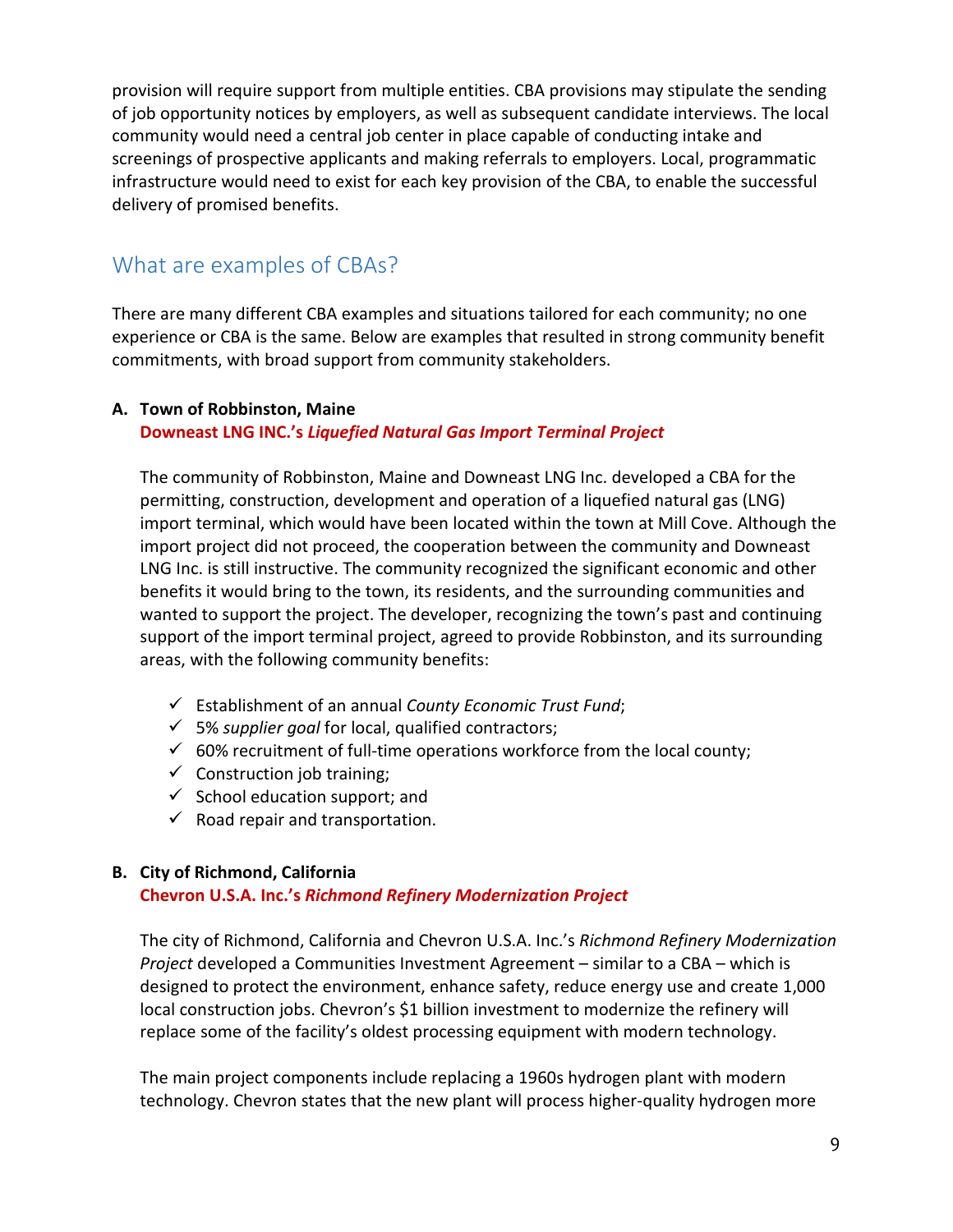efficiently and reliably, and the upgrades will give the refinery flexibility to process *crude oil blends* and *gas oils*, while meeting environmental regulations.

Under the Communities Investment Agreement, Chevron has committed to investing \$30 million over 10 years in both Richmond and North Richmond, lowering greenhouse gas emissions and creating local green jobs. The agreement intends for the project to create 1,000 local construction jobs.

The Communities Investment Agreement also included:

- $\checkmark$  A scholarship program;
- $\checkmark$  Pre-apprenticeship construction skills training, with direct entry agreements with the local union;
- $\checkmark$  On-the-job training programs, which provide wage subsidies for businesses that hire Richmond residents and improve the skills and job-readiness of residents;
- $\checkmark$  Adult education and skills-building programs, to prepare Richmond residents to be productive members of the local labor force – with the goal of achieving full and meaningful employment;
- $\checkmark$  Youth employment and skills-building programs, designed to enhance the readiness of Richmond youth for employment in various technical areas, including the *petrochemical*, *renewable energy* and *emergency preparedness and response* sectors;
- $\checkmark$  Implementation of full-service community schools, especially elementary schools nearest to the facility;
- $\checkmark$  Community-based greenhouse gas reduction programs, including a Climate Action Plan, rooftop solar systems and utility-scale photovoltaic solar farms; and
- $\checkmark$  Local-hiring process and plan for construction and non-construction, including addition of a local-hire coordinator.

# <span id="page-9-0"></span>Are there resources for communities interested in the CBA process?

To successfully develop a Community Benefit Agreement (CBA), a powerful coalition must be built, area residents should be organized, extensive research needs to be carried out, and negotiations with a developer must occur. Research, communications, and legal navigation capacities are critical, and groups without these often find themselves at a serious disadvantage because they lack a strategic understanding of numerous hurdles, outright oppositional forces, and/or the financial structure of a proposed deal. Some groups have strong research capacities but, unfortunately, are hindered by poor organization.

To maximize the probability of success, a coalition should include members with experience in the abovementioned areas or access to such skills via partnerships and/or consultants. For this reason, many organizations with community benefit programs may reach out to organizations with experience in CBAs, such as the Partnership for Working Families, The Public Law Center at Tulane University, or the Los Angeles Alliance for a New Economy**. [i](#page-12-0)**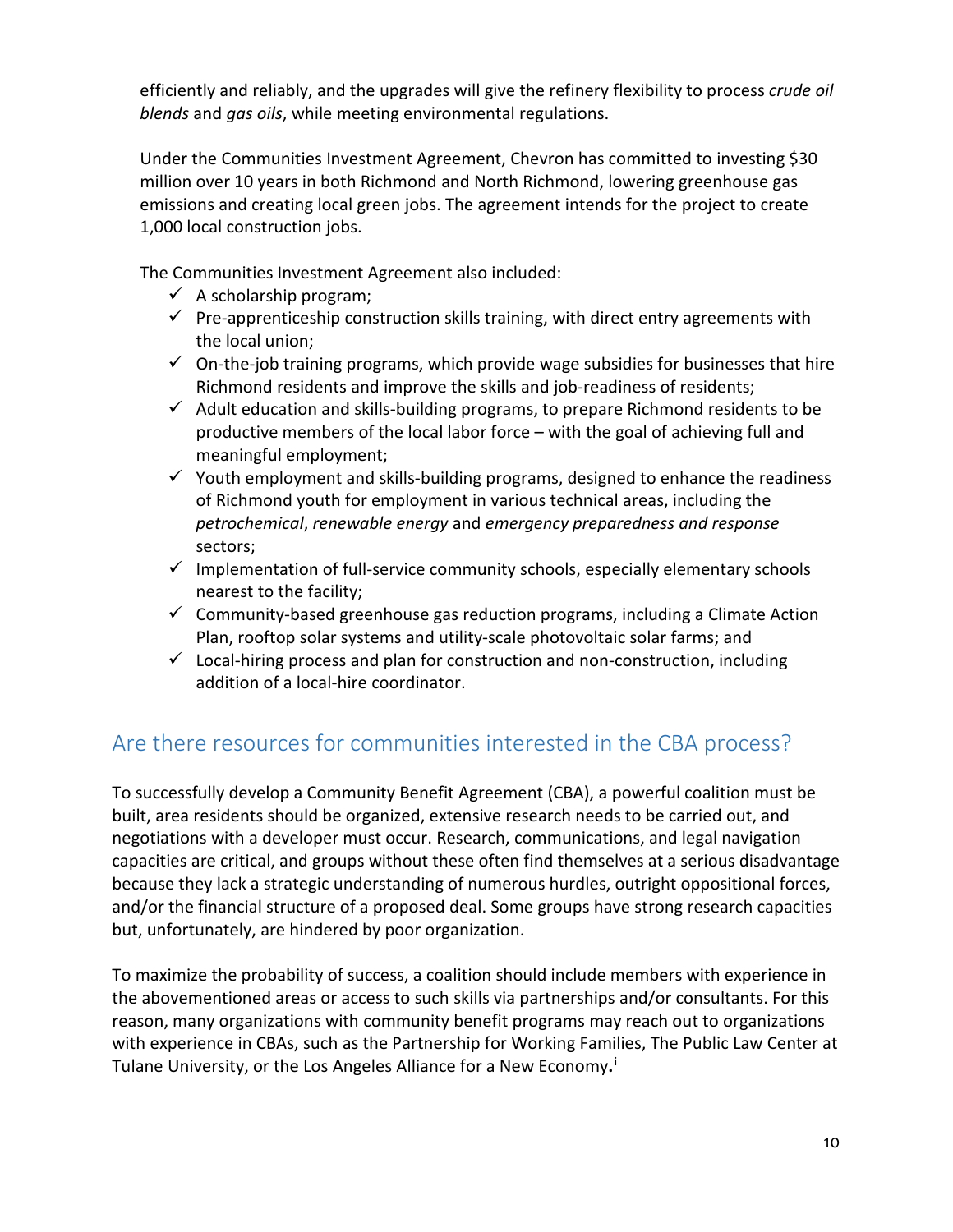For more information, visit: [http://energy.gov/diversity/office-economic-impact-and-diversity.](http://energy.gov/diversity/office-economic-impact-and-diversity)<sup>[1](#page-10-0)</sup>

<span id="page-10-0"></span><sup>&</sup>lt;sup>1</sup> The following are references used to create this document:

*<sup>1.</sup> U.S. Department of Energy QER Report, April 2015*

*<sup>2.</sup> The Partnership for Working Families, Community Benefits Law Center Website*

*<sup>3.</sup> Community Benefits Agreements, The Power, Practice, and Promise of a Responsible Redevelopment Tool, 2007, The Annie E. Casey Foundation, Baltimore, MD*

*<sup>4.</sup> Recent Developments in Land Use, Planning and Zoning Law, David A. Marcello, 2007*

*<sup>5.</sup> Michigan Planner, A Publication of the Michigan Chapter of the American Planning Association, Making Great Communities Happen, September/October 2014*

*<sup>6.</sup> Tulane University, The Public Law Center Website, Community Agreements*

*<sup>7.</sup> FERC Guidance, Suggested Best Practices for Industry Outreach Programs to Stakeholders, July 2015*

*<sup>8.</sup> Chevron Refinery Modernization Project Environmental and Community Investment Agreement Between the City of Richmond, California and Chevron Products Company, A Division of Chevron U.S.A. Inc., Bill Lindsay, City Manager*

*<sup>9.</sup> Community Benefit Agreement Between the Town of Robbinston, Maine and Downeast LNG INC, Tom Moholland, Town of Robbinston and Dean Girdi, Downeast LNG, INC.*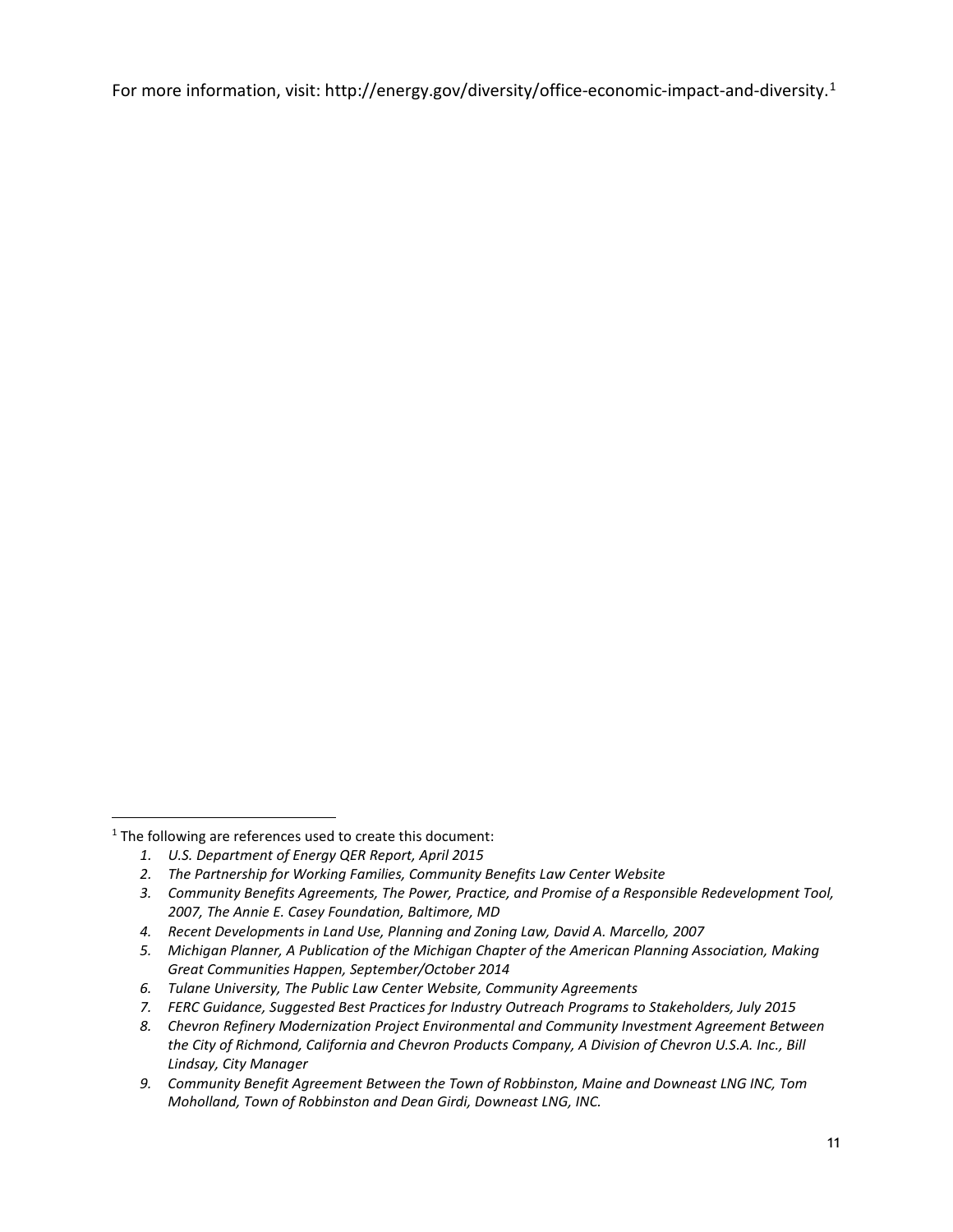# <span id="page-11-0"></span>Appendix: Additional Resources

Other resources for CBAs can be found here:

#### **Community Support**

Partnership for Working Families <http://www.forworkingfamilies.org/campaigns/CBA>

Community Benefits Agreements – Making Projects Accountable [http://juliangross.net/docs/CBA\\_Handbook.pdf](http://juliangross.net/docs/CBA_Handbook.pdf) 

Tulane University – The Public Law Center <http://www.law.tulane.edu/tlscenters/PublicLawCenter/index.aspx?id=3906> <http://www.law.tulane.edu/assets/0/260/262/719A253B-F54A-4A56-BBC4-7FDF754CCCAB.pdf>

Annie E. Casey Foundation – Community Benefits Agreements, The Power, Practice, and Promise of a Responsible Redevelopment Tool [http://www.aecf.org/resources/community-benefits-agreements-the-power-practice-and](http://www.aecf.org/resources/community-benefits-agreements-the-power-practice-and-promise-of-a-responsib/)[promise-of-a-responsib/](http://www.aecf.org/resources/community-benefits-agreements-the-power-practice-and-promise-of-a-responsib/)

Community Benefits Coordinating Council (CBCC), Washington, DC 20024 <http://www.seswcbcc.org/>

United States Army Corps of Engineers [http://www.usace.army.mil/Missions/Environmental/BrownfieldsUrbanWaters/HelpingCommu](http://www.usace.army.mil/Missions/Environmental/BrownfieldsUrbanWaters/HelpingCommunities.aspx) [nities.aspx](http://www.usace.army.mil/Missions/Environmental/BrownfieldsUrbanWaters/HelpingCommunities.aspx)

The University of Chicago, Social Service Administration Community Benefits Agreements in the Political Economy of Urban Development [http://ssa.uchicago.edu/community-benefits-agreements-political-economy-urban](http://ssa.uchicago.edu/community-benefits-agreements-political-economy-urban-development)[development](http://ssa.uchicago.edu/community-benefits-agreements-political-economy-urban-development)

Columbia University Law School -Emerging Practices in Community Development Agreements <http://ccsi.columbia.edu/files/2016/02/Emerging-practices-in-CDAs-Feb-2016-1-sml.pdf>

#### **CBA Success Stories and Lessons Learned**

Jobs for the Future – Community Workforce Agreements, Pathway to Career Opportunities [http://www.jff.org/sites/default/files/publications/CommunityWorkforceAgreements\\_030413.](http://www.jff.org/sites/default/files/publications/CommunityWorkforceAgreements_030413.pdf) [pdf](http://www.jff.org/sites/default/files/publications/CommunityWorkforceAgreements_030413.pdf)

Michigan American Planning Association – Community Benefit Agreements [http://www.planningmi.org/downloads/michigan\\_planner\\_cbas\\_2014.pdf](http://www.planningmi.org/downloads/michigan_planner_cbas_2014.pdf)